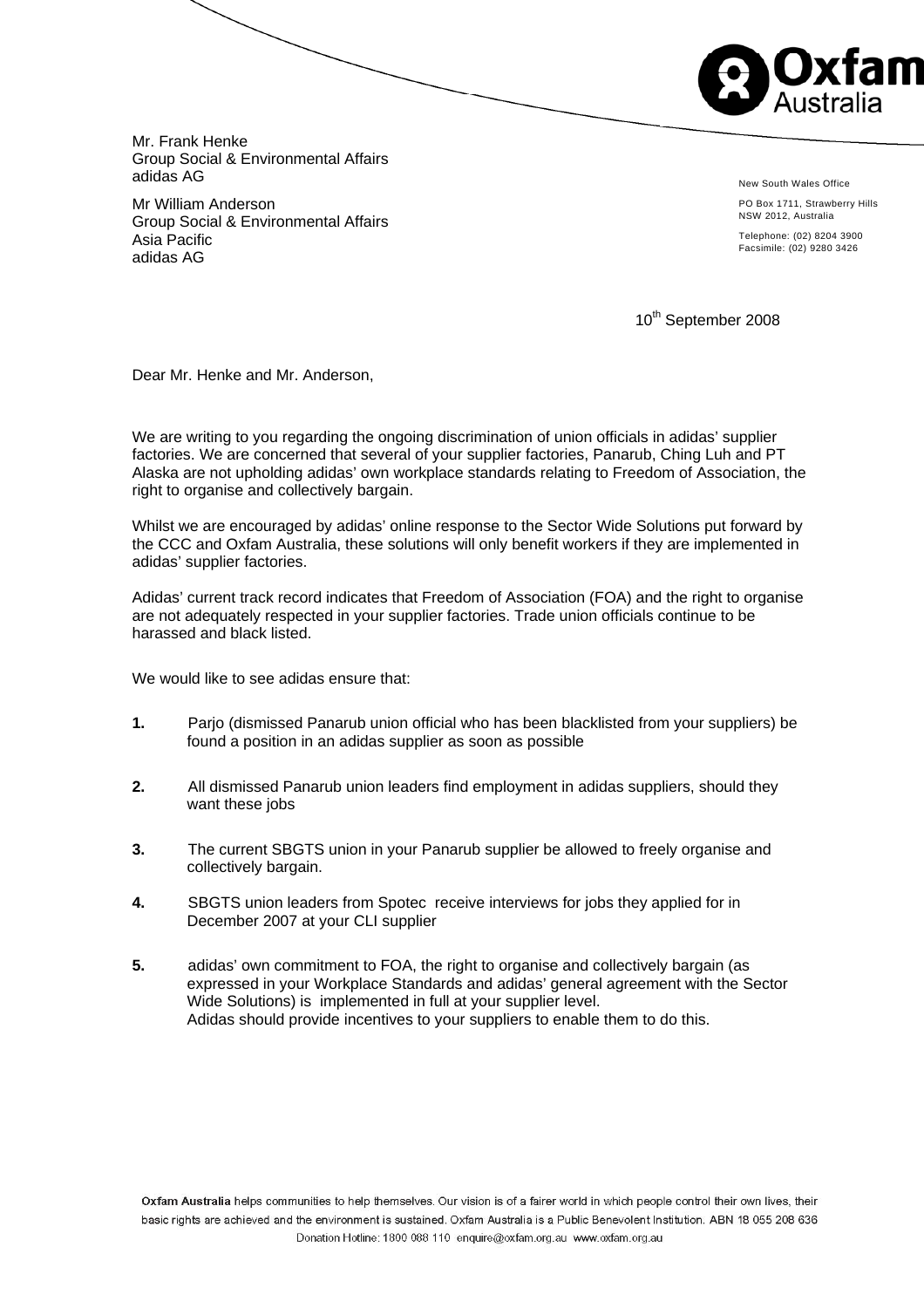### *1. Parjo (dismissed Panarub union official) should be found a position in an adidas supplier as soon as possible*

We understand that a dismissed Panarub union official, Pario, has been fired from your supplier factory, PT Alaska, because he was recognised as a former union official.

On the 25<sup>th</sup> and 26<sup>th</sup> of February Pario sat a skills test at PT Alaska, which he passed. He started working that same week on February  $27<sup>th</sup>$ . Just two days after starting work, he was told to stop working - that he had been fired. We understand from Parjo that an ex-manager from Panarub recognised him and reported him to management.

On the 1<sup>st</sup> March Parjo spoke to management in PT Alaska to try to find out why he had been fired. Parjo was given no compelling reason about why he had been fired. Management offered that he could be moved to work in CLI if he left PT Alaska. Parjo accepted the offer for employment at CLI.

Soon after this meeting we understand that the ex-Panarub manager informed Parjo that he would not be hired by CLI or PT Pratama because they knew about Parjo's organising in Panarub.

We understand Yanti (General Secretary of GSBI Indonesia) raised the issue of Parjo's discrimination in person with Bill Anderson in June 2008 at a meeting in Hong Kong. At this time Bill assured Yanti that Harry would follow up this matter. To date this has not occurred and it appears adidas has done nothing to ensure Parjo is not blacklisted again.

In adidas' April 14 online statement about Panarub, adidas stated you were:

"committing to seek gainful employment for any of the dismissed workers [from Panarub] in other suppliers, and in doing so, to ensure they are not subject to discrimination or unfair treatment."

In your very recent August 20 letter to Oxfam Australia you reaffirm this commitment by stating that:

"the SEA team will launch investigations into any acts of deliberate discrimination."

This is a clear case of discrimination and as such we expect adidas to ensure that Parjo finds work in an adidas supplier as soon as possible.

#### **2. All dismissed SBGTS Panarub union leaders should be supported to find employment in adidas suppliers, should they want these jobs**

We are very disappointed that adidas has done so little to support the SBGTS (Perbupas) union officials who were fired from your Panarub supplier to find employment.

Adidas should recognise the efforts SBGTS make to communicate and cooperate with adidas. Your company should help SGBTS with the information and support they need to finally find new jobs in adidas suppliers.

For months dismissed SBGTS/Perpubas union leaders have been applying for jobs in adidas suppliers without success.

Adidas claim in your April 14 2008 online statement that the SBGTS union did not respond to your proposals for a job placement scheme for the dismissed workers.

"Several meetings and discussions were held with SBGTS and in August 2007 we wrote to them outlining our proposals for a job placement scheme for the dismissed workers. The job placement scheme comprised an offer by the adidas Group's social compliance team to:

1. Notify the union of available job openings; and

2. Monitor the handling of the application by our suppliers.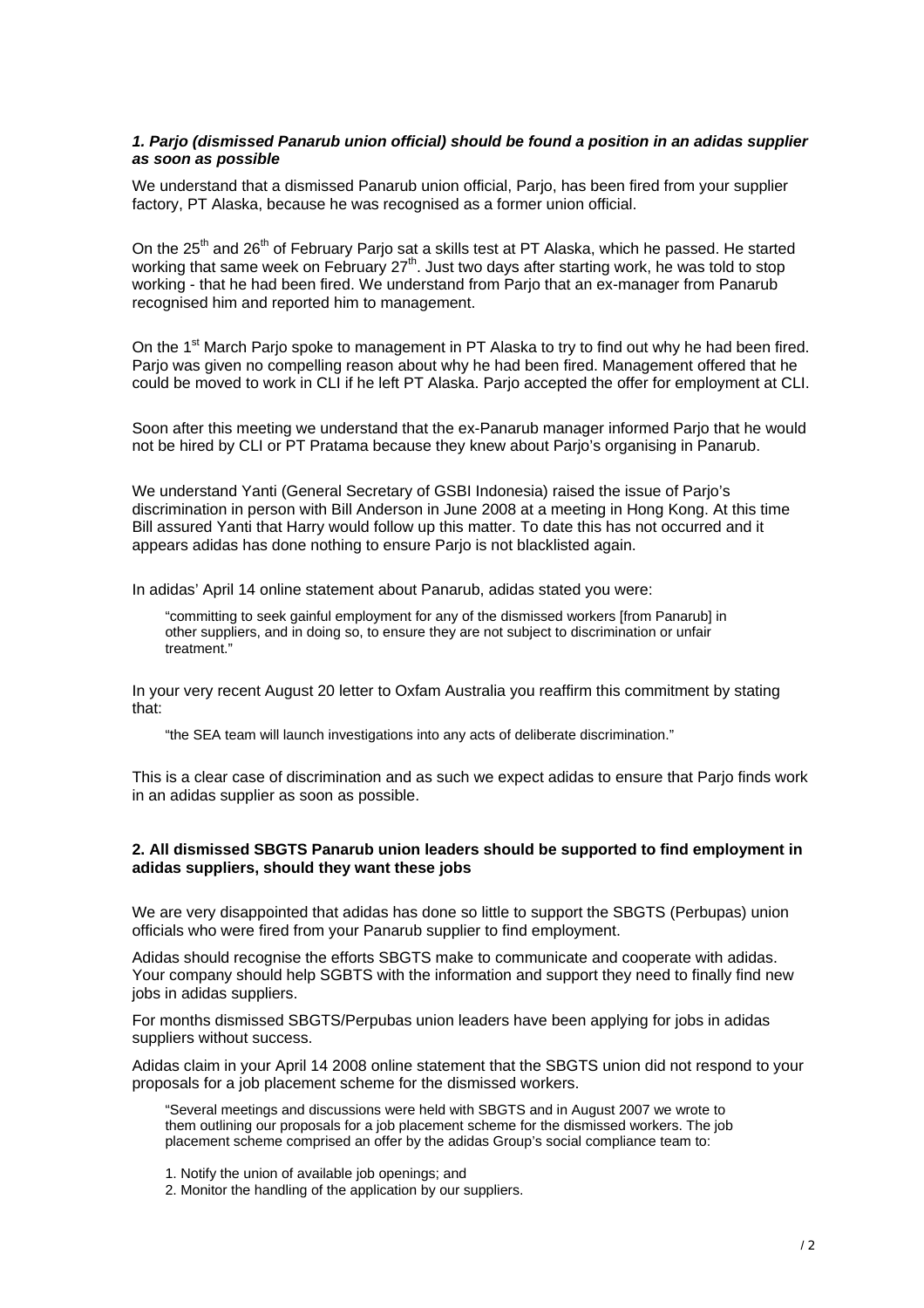To date, we still not received a response from SBGTS to our offer. This is regrettable, as it is not viable for us to move forward with any job placement, without the direct support and cooperation of the union and the dismissed workers."

Contrary to your statement, we have evidence that SBGTS emailed Mr. Nurmansyah (adidas SEA Regional Manager West Asia) and Ms. Simanjuntak ( adidas Social & Environmental Affairs) on October 29<sup>th</sup> 2007 thanking them for adidas' previous letter to SBGTS; telling adidas that ex-Perbupas officials were having difficulties applying to adidas suppliers (for example at the Nikomas factory); and asking adidas to provide SBGTS with a list of adidas suppliers and contact people in those suppliers so they could apply for jobs.

To date adidas have not provided this information to SBGTS. Without a contact point within the factory it has proven extremely difficult for ex-Panarub SBGTS officials to hand in their applications at the factory without facing middlemen and unresponsive security guards.

We understand that SBGTS followed up their October 2007 email by calling Adidas' Jakarta staff Adelina Simanjuntak and asking for the name of contacts in adidas suppliers (Nikomas, for example). However, Ms. Simanjuntak only provided the factory phone number and did not provide a name/contact person within the factory.

In the November 2007 meeting with Oxfam Australia, adidas committed to:

- o Provide SBGTS with list of job openings in all adidas supplier factories
- o Provide contact information and address of HR managers in these factories
- o Adidas will check that the applications are received by factory and that they are being processed fairly and not discriminated against.

Unfortunately Adidas is yet to fulfill this promise. In December 2007 Neneng, an ex-Panarub SBGTS official, tried to submit application to Nikomas. We understand that Neneng asked the security at the gate of the factory to pass her application on to the personnel/human resources department inside the factory. The security refused to take her application and told her she needed a contact person within the factory. Neneng called Ms. Simanjuntak at Adidas' Jakarta office, who did follow up with Neneng, but it was too late.

In February 2008, Neneng tried again to apply at Nikomas, but this time she had to pay a bribe of 2 million Rupiah (ca. AUD 250) to get the job. Neneng now works in the adidas printing section at Nikomas.

Through refusing to pass on the details of contact people within adidas supplier factories, and not following up with those applications that adidas have been informed about, adidas have made it virtually impossible for the dismissed Panarub SBGTS union officials to get a job without having to pay large bribes to middlemen.

We repeat our call to adidas to honour you commitments and ensure that SBGTS dismissed Panarub officials who want jobs are given assistance to find them.

In light of this evidence we request that adidas amends your April 14 2008 online statement, which is factually inaccurate.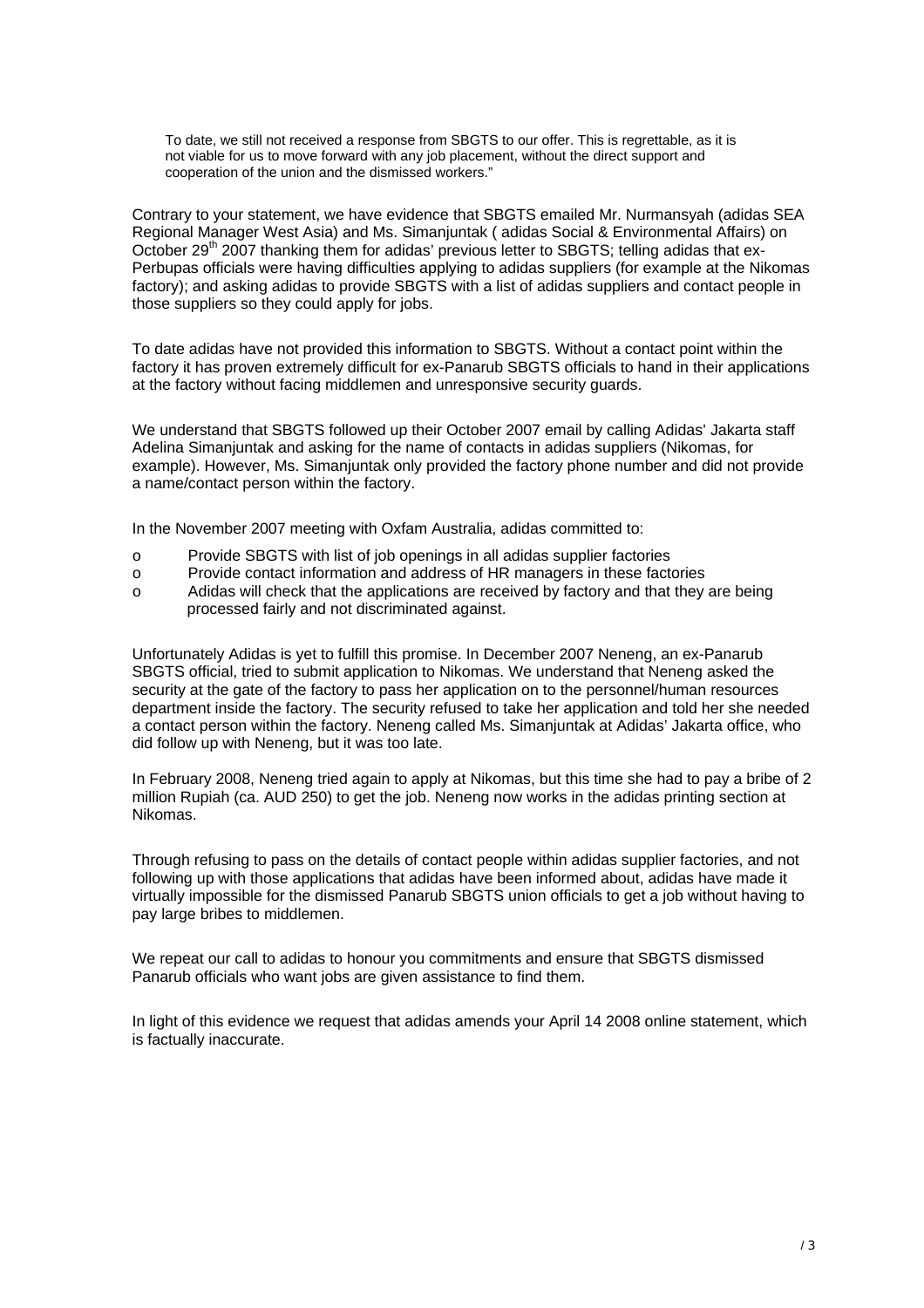## *3. The current SBGTS union in your Panarub supplier should be allowed to freely organise and collectively bargain.*

The SBGTS union continues to be discriminated against at your Panarub supplier. Workers have been pressured to resign from the SBGTS union, SBGTS have been banned from meeting their members in the factory buildings and a fair verification process, of union membership, is still outstanding.

We understand that two strikes were held earlier this year, after Panarub management refused to negotiate with workers around a request for a pay increase to better reflect a living wage. We understand that following the March  $18<sup>th</sup>$ -19<sup>th</sup> strike and April 1<sup>st</sup> strike, management called 400 SBGTS members into their office and pressured them to resign from their union– and that 200 SBGTS members did.

We have evidence of a conversation between a SBGTS member and Panarub management in March this year – just a day after strikes at the factory. In this conversation the Panarub manager addresses the workers from cell 3 who are members of SBGTS. The manager says he is concerned that the workers from cell 3 are in the spotlight because of the recent strikes at the factory, suggesting that the strikes may have been illegal.

"And as your superior, I'm concerned. I'm taking you all as adult, and adult people know which is good and which is bad. "

The manager goes on to accuse the SBGTS members of having been paid to participate in the strikes and that such strikes will force the factory to close. The manager then tells the SBGTS members of cell 3:

"You can check, assembling line 1, all resigned from Perbupas. Do you know why? Because they know better… Sewing line 1, 4 and 2… all resigned and become '*golput' (golongan putih,* means, decide not to join any union). ). They resigned voluntarily, without any compulsion from management. Management just gave direction, suggestion on how to be better in the future. Only here, in line 3, that there are still member of Perbupas. Still not been called and been given direction yet. You can ask your friends in line 1, 4, 2… no more Perbupas members."

The manager suggests that the workers from cell 3 are like his children:

"As your supervisor, I want our work to be done smoothly. As the house owner, I don't want my children to skip work many times. I don't want my resource to be ruined."

In this meeting a worker from cell 3 raises their concern that the SBGTS officials are being blocked by management from entering the building to talk to SBGTS members inside Panarub. The worker explains that the strike was their last choice, because their attempts to negotiate met with no results.

Following the harassment of SBGTS members in Panarub, we understand SBGTS wrote to adidas in mid-April outlining violations to workers' rights in Panarub, and asking Adidas to investigate these violations. To date, SBGTS have not received any response from adidas about the progress of adidas' investigation into these FOA, Right to Organise and collectively bargain violations at your supplier factory.

We support SBGTS's request to adidas that adidas support training for Panarub management on respect for FOA. It is clearly required.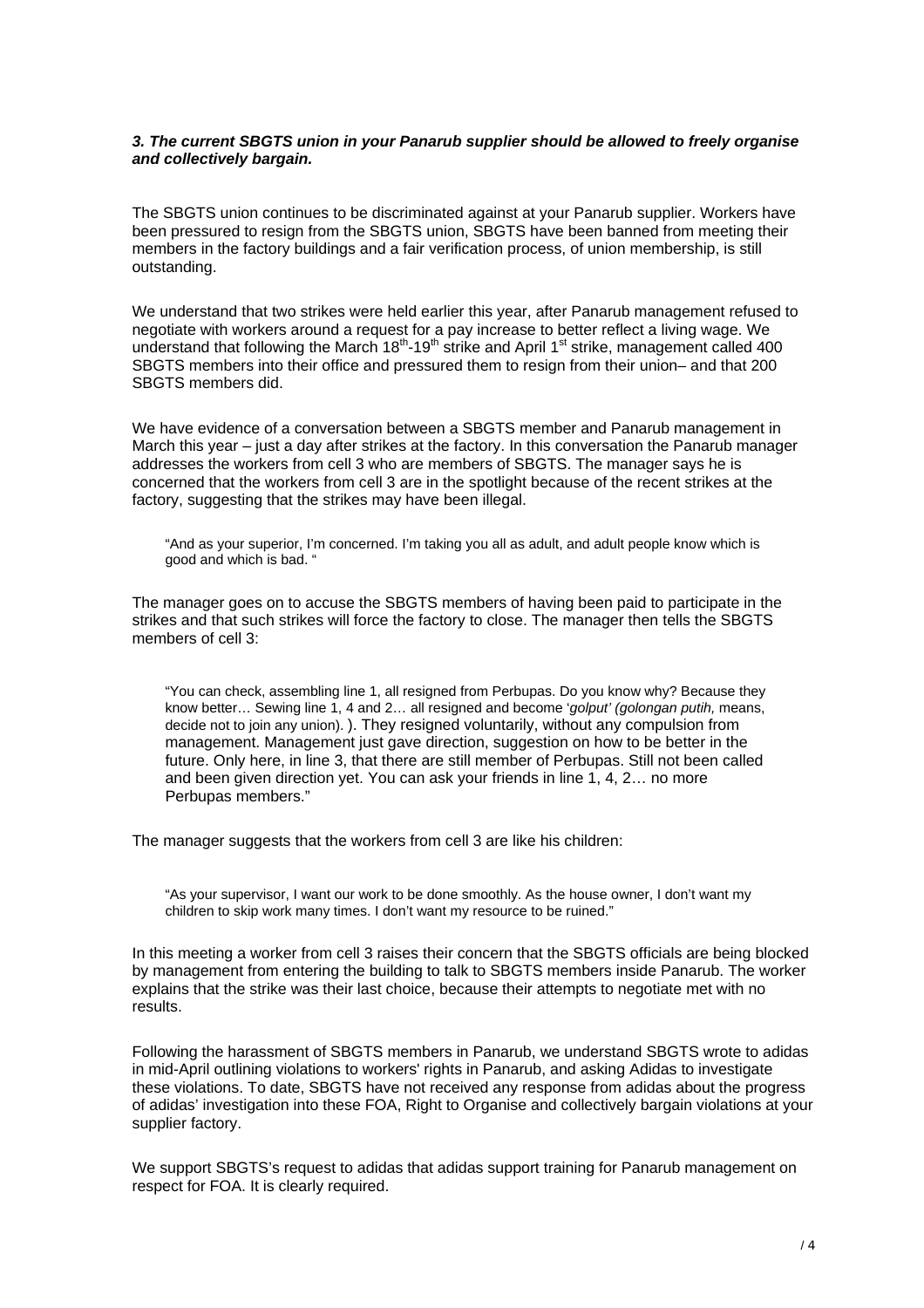The current leadership of the Perbupas (SBGTS) union at Panarub is still waiting for adidas to fulfil your commitment to a fair verification process.

In your April 2008 web statement you claim:

 "As a 3rd party, we also continue to support the union membership verification process in PT Panarub, which was first highlighted by the WRC in 2005. (..) It is deeply frustrating for all concerned, that despite extensive efforts spanning several years, we have seen no final resolution to this issue. The latest setback has been the unilateral decision by SBGTS to withdraw their support to a verification exercise proposed by the local Manpower office (...)"

We find it disconcerting that adidas is blaming SBGTS for holding back the verification process. SBGTS have suffered discrimination in Panarub for years. It is adidas who has failed to adequately support a fair union verification process put forward by the Workers Right Consortium in 2005.

## **4. SBGTS should finally receive interviews for jobs they applied for in December at CLI**

In your August 20 letter to Oxfam Australia adidas mentions that 2 SBGTS officials have been hired into CLI. This is encouraging news. We would like to know which two SBGTS officials have been hired. Given the discrimination of Pario from working at CLI and PT Alaska we remain vigilant about the job opportunities of SBGTS union officials at CLI.

We again ask adidas to closely monitor the applications of:

Agus Santoso Heri Kurniawan Mulyatno Suhardi Rahmad Sumarni Made Ernawati

All of these SBGTS union officials put applications into CLI in December last year. They have been waiting for 8 months for an interview. We would like to hear from adidas about the fair, transparent and speedy progress of their applications.

# **5. Encouraging respect for FOA in your supplier factories**

In adidas' 25 April online statement you mention Freedom of Association (FOA) seven times. In this web statement adidas strongly reiterates your commitment to promoting FOA and protecting the Right to Organise and Bargain Collectively. Adidas claim that

"FOA and the right to form and join unions is a right that we seek to promote and protect. It is also a key performance measure for our suppliers."

To date we have received no information from adidas about what how FOA is actually weighted in your assessment of suppliers against Key Performance Indicators. In September 2007 we asked adidas the following question

"What occurs when an individual factory scores highly on FOA under this KPI?".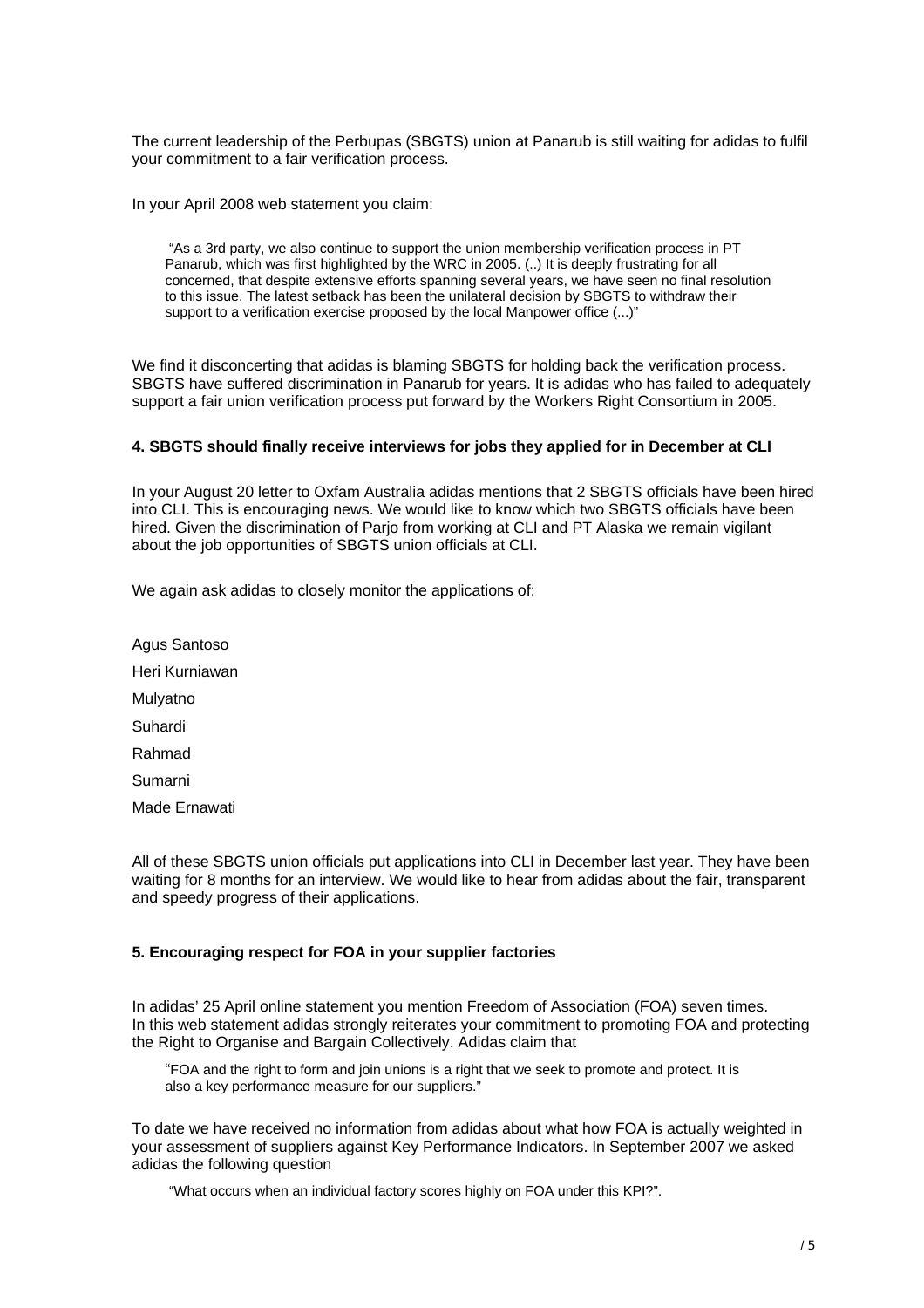Given we have not received any information from adidas about this weighting; we have made the following observations.

Adidas' report your core suppliers are rated against the six units of measure in your Workplace Standards Key Performance indicator (KPI).

These units of measure are:

- 1. Measuring management commitment and responsiveness to a strategic compliance plan.
- **2. Measuring supplier management systems for HR and HSE**
- 3. Measuring worker-management communication and industrial relations
- 4. Measuring the delivery and effectiveness of internal training for factory staff
- 5. Measuring transparency in communication and reporting
- 6. Measurements for compliance activities

#### Adidas' description of **Measuring supplier management systems for HR and HSE** is:

"Measuring supplier management systems for HR and HSE includes an evaluation of certifications for environment and health and safety, development of HR and HSE systems, retention of qualified professionals for those management systems and internal audit assessments of labour and HSE practices."

As described above, this measurement includes four parts. An evaluation of certifications for environment and health and safety (1), development of HR and HSE systems (2), retention of qualified professionals for those management systems (3) and internal audit assessments of labour and HSE practices (4).

So one quarter of **Measuring supplier management systems for HR and HSE** is devoted to 'audit assessments of labour and HSE practices', or roughly 4.25% of the overall Workplace Standards KPI. What weight does Freedom of Association and the Right to Organise carry in within this 4.25%?

We would welcome adidas demonstrating to us that FOA, the Right to Organise and collectively bargain does carry some real weight in your assessment of suppliers performance.

For the past several years, international NGOs including Oxfam Australia have called on Adidas to give incentives to your suppliers who respect FOA, the right to organise and collectively bargain. Until adidas provides incentives and a fair price, your suppliers will continue to be squeezed between adidas' purchasing/production demands and your requirement that suppliers respect your workplace standards.

As you can see from this letter, we remain very concerned about the lack of real support for FOA, the right to organise and collectively bargain in your supplier factories. We would expect adidas will put greater attention on action to meet the commitments you have made and ensure that your suppliers start upholding your own Workplace Standards and that adidas start seriously considering the recommendations outlined in the *Sector Wide Solutions for the footwear and apparel industries in Indonesia*.

Blacklisting of union officials, preventing organising and intimidating union members are not acceptable practices according to adidas' own policies.

We look forward to hearing back from you about how adidas is concretely ensuring the fair and transparent treatment of union officials and members at the above mentioned factories and in your supplier factories more generally.